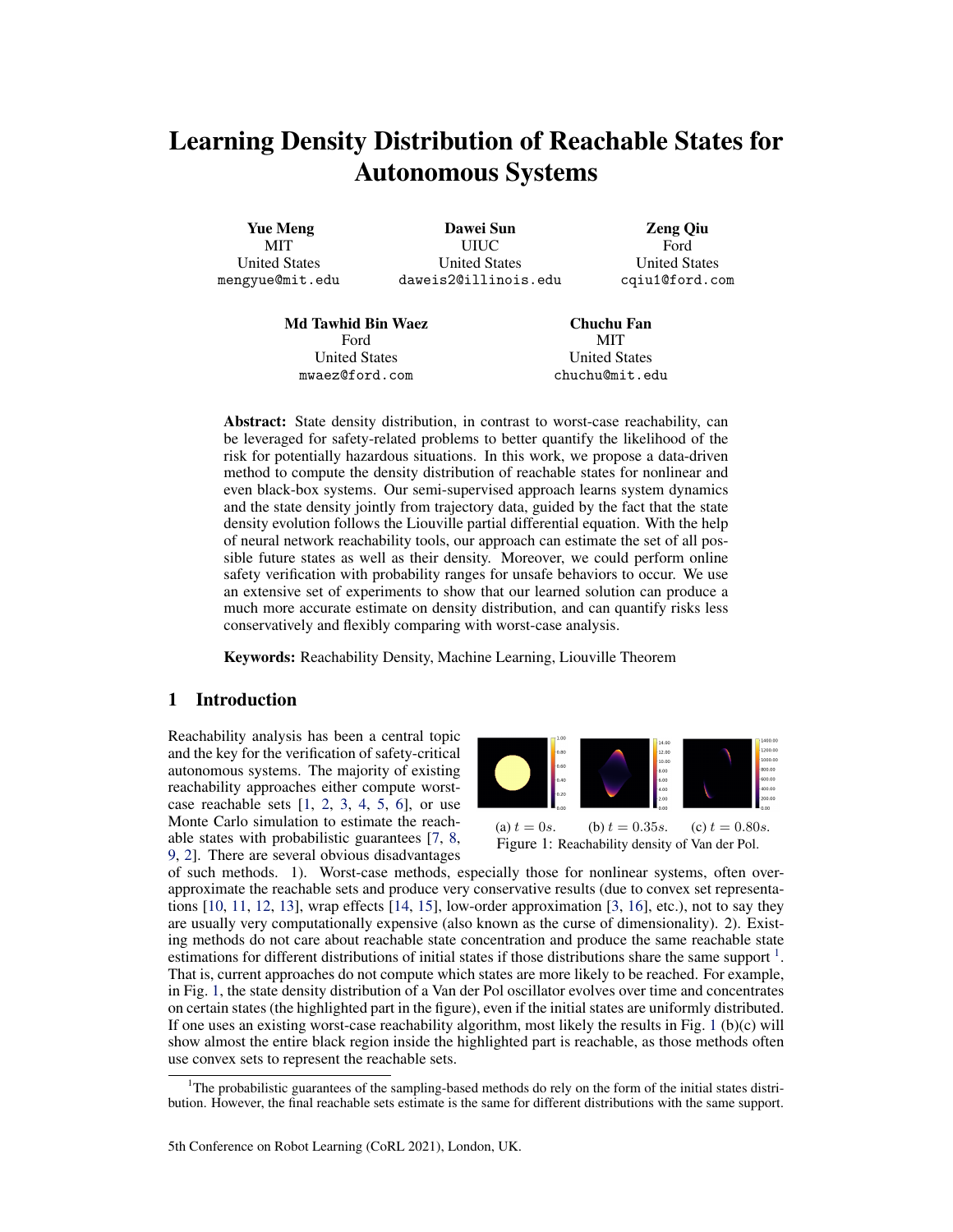In this paper, we aim to tackle the above problems and propose a learning-based method that can compute the density distribution of the reachable states from given initial distributions. The state density is much more powerful than worst-case reachability and can better quantify risks. Our proposed method is based on the Liouville theorem [\[17,](#page-9-0) [18,](#page-9-0) [19\]](#page-9-0), which is from classical Hamiltonian mechanics and asserts that the state density distribution function (which is the measurement of state concentration) is constant along the trajectories of the system. Given an autonomous system  $\dot{x} =$  $f(x)$  that is locally Lipschitz continuous, the evolution of the state density  $\rho(x, t)$  (i.e. the density of state x at time t) is characterized by a Liouville partial differential equation (PDE). We learn the state density as a neural network (NN) while respecting the laws of physics described by the nonlinear Liouville PDE, in a way that is similar to the physics-informed NN [\[20\]](#page-9-0).

Furthermore, we make two major improvements to make the learned density NN suitable for verification. 1). Instead of learning  $\rho$  for a fixed initial distribution  $\rho(x_0, 0)$ , we learn the density concentration function which specifies the multiplicative change of density from any  $\rho(x_0, 0)$ . 2). We use a single NN to jointly learn both the reachable state  $\Phi(x_0, t)$  and its corresponding density. Moreover, we use Reachable Polyhedral Marching (RPM) [\[21\]](#page-9-0)—an exact ReLU NN reachability tool—to parse our learned NN as linear mappings from input polyhedrons to output polyhedrons. Using such parsed polyhedrons, we can perform online forward and backward reachability analysis and get the range of density bounds  $[\rho_{\min}, \rho_{\max}]$  for each output polyhedron. Together, our method can perform online safety verification by computing the probability of safety (instead of a single yes or no answer) under various initial conditions, even with unknown system dynamics  $f$  (i.e. a blackbox system where we only have access to a simulator of  $x(t)$ ). In this way, it also has the potential to collect environmental data in run-time and update its distribution for online safety verification.

We conduct experiments on 10 different benchmarks covering systems from low dimension academic examples to high dimension black-box simulators equipped with either hand-crafted or NN controllers. Surprisingly, without using any ground-truth density data in the learning process, our approach can achieve up to 99.89% of error reduction in KL divergence with respect to the groundtruth value, when compared to sampling-based methods like kernel density estimation and Gaussian Processes. Moreover, our learned density concentration function can also be used for reachability distribution analysis. We show that in several systems, more than 90% of the states can actually just reside in a small region (less than 10% of the volume of the convex hull for those states) in the state space, which also points out the conservativeness of the worst-case reachability analysis methods in terms of quantifying risks. We also show that different initial distributions can lead to a drastic change in the safety probability, which can help in cases when unsafe is inevitable but can be designed to happen with a very low probability.

Our major contributions are: (1) we are the first to provide an explicit probability density function for reachable states of dynamical systems characterized as ordinary differential equations; this density function can be used for online safety analysis, (2) we propose the first data-driven method to learn the state density evolution and give accurate state density estimation for arbitrary (bounded support) initial density conditions without retraining or fine-tuning, and (3) we use a variety of examples to show the necessity to perform reachability distribution analysis instead of pure worst-case reachability, to flexibly and less conservatively quantify safety risks.

Related work Reachability analysis, especially worst-case reachability using sampling-based methods or set propagation, has been studied for decades. The literature on reachability has been extensively studied in many surveys [\[1,](#page-8-0) [6,](#page-8-0) [22,](#page-9-0) [23\]](#page-9-0). Here we only discuss a few closely related works.

Hamilton Jacobian PDE has been used to derive the exact reachable sets in [\[24,](#page-9-0) [1,](#page-8-0) [5\]](#page-8-0). However, the HJ-PDE does not provide the density information. Many data-driven approaches can compute probabilistic reachable sets using scenario optimization [\[7,](#page-8-0) [25\]](#page-9-0), convex shapes [\[8,](#page-8-0) [9,](#page-8-0) [26\]](#page-9-0), support vector machines [\[27,](#page-9-0) [28\]](#page-9-0), kernel embedding [\[29\]](#page-9-0), active learning [\[30\]](#page-9-0), and Gaussian process [\[2\]](#page-8-0). However, the probabilistic guarantees they provide are usually in the form that **Prob** $(x(t) \in$  estimated set) > 1 –  $\epsilon$  with enough samples, instead of the state density distribution. [\[31\]](#page-9-0) estimates human state distribution using a probabilistic model but requires state discretization. [\[32\]](#page-9-0) uses the Liouville equation to maximize the backward reachable set for only polynomial system dynamics. In [\[33\]](#page-9-0) the authors compute the stochastic reachability by discretizing stochastic hybrid systems to Markov Chains (MC), then perform probabilistic analysis on the discretized MC. The closed-form expression of the probability requires integrals over the whole state space hence is computation-heavy and cannot be used for online safety check. The closest to ours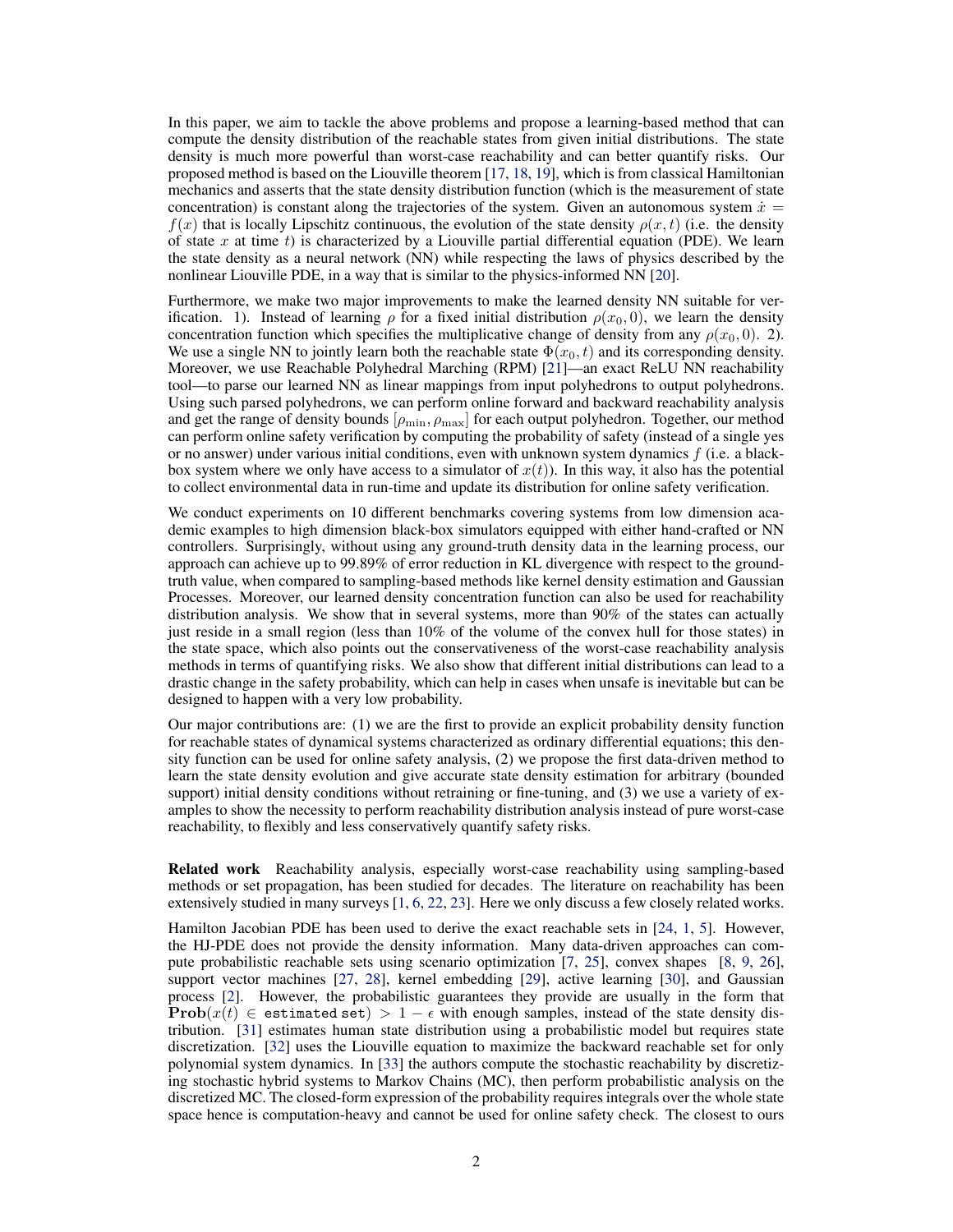<span id="page-2-0"></span>is [\[34\]](#page-10-0) where Perron-Frobenius and Koopman operators are learned from samples of trajectories. Then, the learned operators can be used to transform the moments of the distribution over time. The distribution at time  $t$  is then recovered from the transformed moments. However, as they use moments up to a specific order to represent a distribution, even if the learned operators are perfect, the estimation error of the distribution might not be zero. Also, such a moment-based method is hard to scale to large-dimensional systems. Recently, there is also a growing interest in studying the (worstcase) reachability of NN [\[35,](#page-10-0) [36,](#page-10-0) [37,](#page-10-0) [38,](#page-10-0) [21\]](#page-9-0) or systems with NN controllers [\[39,](#page-10-0) [4,](#page-8-0) [40,](#page-10-0) [41,](#page-10-0) [42\]](#page-10-0). In this paper, we use [\[21\]](#page-9-0) to parse our learned NN as a set of linear mappings between polyhedrons for online reachability computation, but this step can be replaced with other NN reachability tools.

To measure the probability distribution in the reachable sets, the most naïve approach is to use histograms or kernel density estimation [\[19\]](#page-9-0), similar to the Monte-Carlo method used in dispersion analysis [\[43\]](#page-10-0). But this could lead to poor accuracy and computational scalability [\[44\]](#page-10-0). Another approach propagates the uncertainty by approximating the solution of the probability density function (PDF) transport equation [\[45\]](#page-10-0), which could still be time-consuming due to the optimization process performed at each time step. Our approach finds the PDF transport equation by solving the Liouville PDE  $^2$  $^2$  using NN. Similar ideas have been explored in [\[18\]](#page-9-0). However, the density NN in [18] was learned solely for a fixed initial states distribution and therefore, cannot be used for online prediction. Instead, we jointly learn the reachable states and density changes, and can perform online reachability density computation for any initial states distribution.

The idea of using deep learning to solve PDEs can be traced back to the 1990s [\[46,](#page-10-0) [47,](#page-10-0) [48\]](#page-10-0), where the solutions of the PDE on a priori fixed mesh are approximated by NN. Recently, there is a growing interest in the related sub-fields including: mesh-free methods in strong form [\[20,](#page-9-0) [49,](#page-10-0) [50\]](#page-10-0) and weak form [\[51,](#page-10-0) [52\]](#page-10-0), solving high-dimension PDEs via BSDE method [\[53\]](#page-10-0), solving parametric PDE [\[54,](#page-11-0) [55\]](#page-11-0) and stochastic differential equations [\[56,](#page-11-0) [57\]](#page-11-0), learning differential operators[\[58,](#page-11-0) [59,](#page-11-0) [60\]](#page-11-0), and developing more advanced toolboxes [\[61,](#page-11-0) [62,](#page-11-0) [63\]](#page-11-0). Our idea for solving Liouville PDE along trajectories is similar to [\[53\]](#page-10-0) but without the stochastic term.

## 2 Preliminaries

We denote by  $\mathbb{R}, \mathbb{R}^{\geq 0}, \mathbb{R}^n, \mathbb{R}^{n \times n}$  the sets of real numbers, non-negative real numbers, n-dimensional real vectors, and  $n \times n$  real matrices. We consider autonomous dynamical systems of the form  $\dot{x}(t) = f(x(t))$ , where for all  $t \in \mathbb{R}$ ,  $x(t) \in \mathcal{X} \subseteq \mathbb{R}^d$  is the state and X is a compact set that represents the state space. We assume that  $f : \mathbb{R}^d \mapsto \mathbb{R}^d$  is locally Lipschitz continuous. The solution of the above differential equation exists and is unique for a given initial condition  $x_0$ . We define the flow map  $\Phi : \mathcal{X} \times \mathbb{R} \mapsto \mathcal{X}$  such that  $\Phi(x_0, t)$  (also written as  $x(t)$  for brevity) is the state at time t starting from  $x_0$  at time 0. Note that system parameters can be easily incorporated as additional state variables with time derivative to be 0.

We analyze the evolution of the dynamical system by equipping it with a density function  $\rho : \mathcal{X} \times$  $\mathbb{R} \to \mathbb{R}^{\geq 0}$ , which measures how states distribute in the state space at a specific time instant. A larger density  $\rho(x, t)$  means the state is more likely to reside around x at time t, and vice versa. The density function is completely determined by the underlying dynamics (i.e., function  $f$ ) and the initial density map  $\rho_0 : \mathcal{X} \mapsto \mathbb{R}^{\geq 0}$ . Specifically, given a  $\rho_0$ , the density function  $\rho$  solves the following boundary value problem of the Liouville PDE [\[17\]](#page-9-0):

$$
\frac{\partial \rho}{\partial t} + \nabla \cdot (\rho \cdot f) = 0, \quad \rho(x, 0) = \rho_0(x), \tag{1}
$$

where  $\nabla \cdot (\rho \cdot f) = \sum_{i=1}^d \frac{\partial [\rho \cdot f]_i}{\partial [x]_i}$  $\frac{\partial [p \cdot f]_i}{\partial [x]_i}$  is the divergence for the vector field  $\rho \cdot f$ , and  $[\cdot]_i$  takes the *i*-th coordinate of a vector.<sup>[3](#page-0-0)</sup> Intuitively, as shown in [\[17\]](#page-9-0), Liouville PDE is analogous to the mass conservation in fluid mechanics, where the change of density  $\frac{\partial \rho}{\partial t}$  at one point is balanced by the total flux traversing the surface of a small volume surrounding that point. It is hard to solve the Liouville PDE for a closed from of the density function  $\rho$ . However, it is relatively easy to evaluate

<sup>&</sup>lt;sup>2</sup>In the absence of process noise, this PDF transport equation reduces to stochastic Liouville equation [\[17\]](#page-9-0)

<sup>&</sup>lt;sup>3</sup>A general form of Liouville PDE can have a non-zero term on the right-hand side indicating how many (new) states appear or exit from the system during the run time [\[19\]](#page-9-0). In all the systems we discuss here, there is no state entering (other than the initial states) or leaving the system, so the right-hand side of Eq. (1) is zero. The total density of the systems we consider is invariant over time.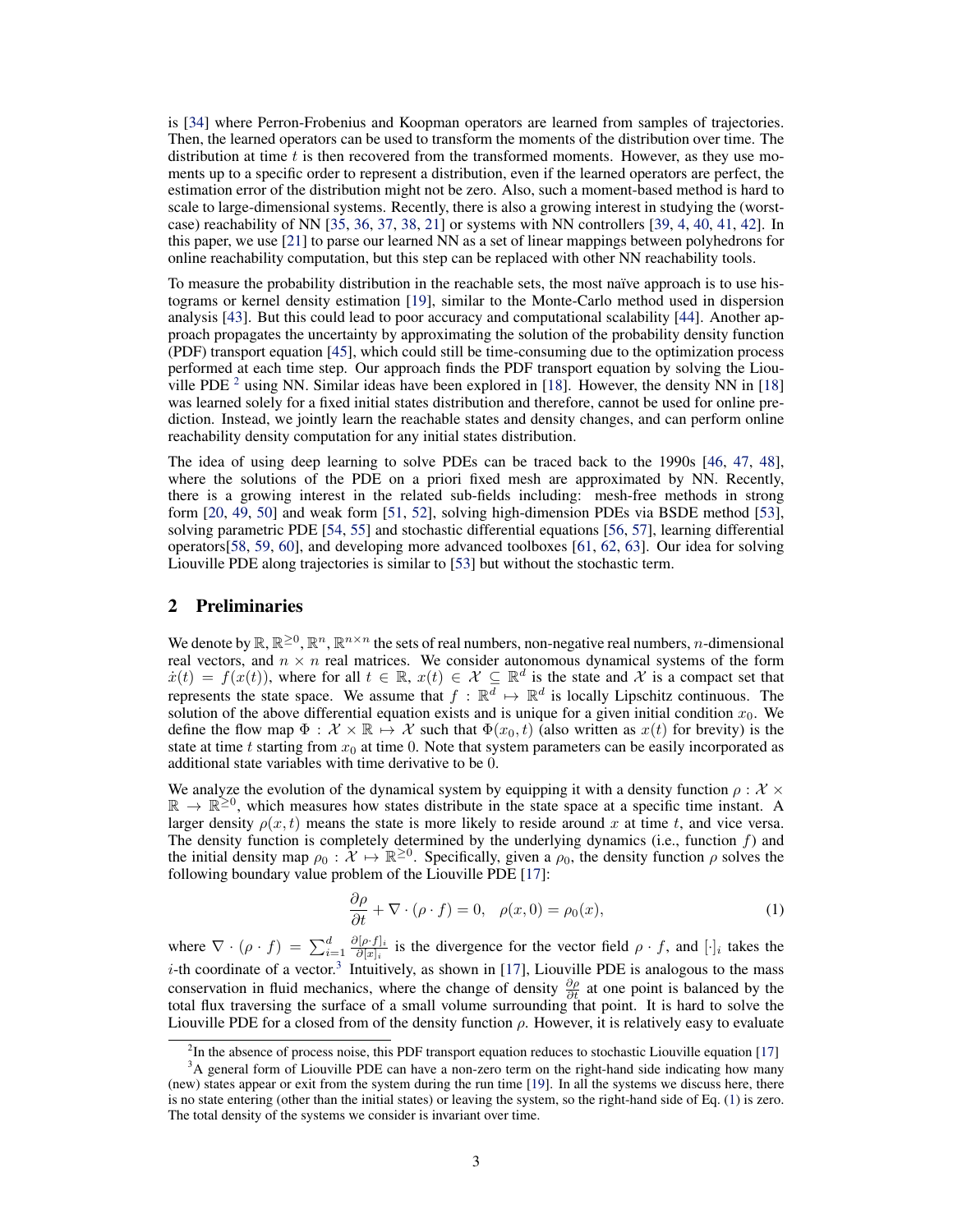<span id="page-3-0"></span>the density along a trajectory of the system. To do that, we first convert the PDE into an ODE as follows. Considering a trajectory  $\Phi(x_0, t)$ , the density along this trajectory is an univariate function of t, i.e.,  $\rho(t) = \rho(\Phi(x_0, t), t)$ . If we consider the augmented system with states  $[x, \rho]$ , from Eq. [\(1\)](#page-2-0) we can easily get the dynamics of the augmented system [\[19\]](#page-9-0):

$$
\begin{bmatrix} \dot{x} \\ \dot{\rho} \end{bmatrix} = \begin{bmatrix} f(x) \\ -\nabla \cdot f(x)\rho \end{bmatrix}.
$$
 (2)

Therefore, to compute the density at an arbitrary point  $x_T \in \mathcal{X}$  at time T, one can simply proceed as follows: First, find the initial state  $x_0 = \Phi(x_T, -T)$  using the inverse dynamics  $-f$ . Then, solve the Eq. (2) with initial condition  $[x_0, \rho_0(x_0)]$ . The solution at time T just gives the desired density value. However, such a procedure only gives the density at a single point, therefore, cannot be used in reachability analysis. Instead, we need to compute the solution of Eq. (2) for a set of initial conditions and use that to compute the reachable sets. To achieve this, we use an NN with ReLU (Rectified Linear Unit) activation functions [\[64\]](#page-11-0) to jointly approximate the flow map  $\Phi$  and the *density concentration function*, as will be shown in the next section.

### 3 Density learning and online reachability density computation

Let us take a closer look at Eq. (2). For an initial condition  $[x_0, \rho_0(x_0)]$ , the closed form of the solution  $\rho$  is  $\rho(\Phi(x_0,t),t) = \rho_0(x_0) \exp\left(-\int_0^t \nabla \cdot f(\Phi(x_0,\tau))d\tau\right)$ . Interestingly, the solution of  $\rho$  is linear in the initial condition  $\rho_0$ . The gained part denoted by  $G(x_0, t) :=$  $\exp\left(-\int_0^t \nabla \cdot f(\Phi(x_0, \tau))d\tau\right)$  is a function of the initial state  $x_0$  and time t, but is independent of  $\rho_0$ . This mapping G is completely determined by the underlying dynamics and we call it the *density concentration function*. With G in hand, the density at an arbitrary time and state can be quickly computed from any  $\rho_0$ . However, G is obviously hard to compute. Therefore, we use NN to approximate the *density concentration function*. In addition to G, we also use NN to learn the flow map  $\Phi$ , which will be a necessity for computing the reachable set distribution shown in Sec. [3.2.](#page-4-0)

#### 3.1 System dynamics and density learning framework

Let the parameterized versions of the flow map and the *density concentration function* be  $\Phi_{\omega}$  and  $G_{\theta}$  respectively, where  $\omega$  and  $\theta$  are parameters. To train the neural network, we construct a dataset by randomly sampling N trajectories of the system:  $\mathcal{D}_{train} = {\{\xi_i\}}_{i=0}^{N-1}$  in T time steps (with time interval  $\Delta t$ ):  $\xi_i = \{(x_0^i, 0), (x_1^i, \Delta t), ..., (x_{T-1}^i, (T-1)\Delta t)\}$  where  $x_j^i = \Phi(x_0^i, j\Delta t)$ . Then, the goal of the learning is to find parameters  $\omega$  and  $\theta$  satisfying

$$
\begin{cases} \Phi_{\omega}(x_0^i, k\Delta t) - x_k^i = 0, \forall i, k, \\ \frac{\partial G_{\theta}(x_0^i, k\Delta t)}{\partial t} + G_{\theta}(x_0^i, k\Delta t) \cdot (\nabla \cdot f(x_k^i)) = 0, \forall i, k, \end{cases}
$$
\n(3)

where the first constraint is for the flow map estimation, and the second constraint enforces the Liouville equation for all the data points.

As for the implementation, we model  $\Phi_\omega$  and  $G_\theta$  jointly as a fully-connected neural network NN( $\cdot$ ,  $\cdot$ ) with ReLU activations. To ensure numerical stability as  $G$  is an exponential function, we add a nonlinear transform from the NN output to the *density concentration function*:

$$
\begin{cases} G_{\theta}(x_0, t) = \exp(t \cdot \text{NN}_{[0:1]}(x_0, t)) = \exp(t \cdot z(x_0, t)), \\ \Phi_{\omega}(x_0, t) = \text{NN}_{[1:n+1]}(x_0, t), \end{cases}
$$
(4)

where  $NN_{[i:j+1]}$  is to choose the  $i, i+1, ..., j$ -th dimensions from the output of the NN, and z is the intermediate density estimation from the NN. In this way, we guarantee that the *density concentration function* at  $t = 0$  is always 1. We optimize our NN via back propagation with the loss function:

$$
\mathcal{L} = \lambda \cdot \sum_{i,k} \left[ \Phi_{\omega}(x_0^i, k\Delta t) - x_k^i \right]^2 + \sum_{i,k} \left[ \dot{G}_{\theta}(x_0^i, k\Delta t) + G_{\theta}(x_0^i, k\Delta t) \left( \nabla \cdot f(x_k^i) \right) \right]^2, \tag{5}
$$

where the first term denotes the state estimator square error [\[65\]](#page-11-0), the second term indicates how far (in the sense of L2-norm) the solution deviates from the Liouville Equation, and  $\lambda$  balances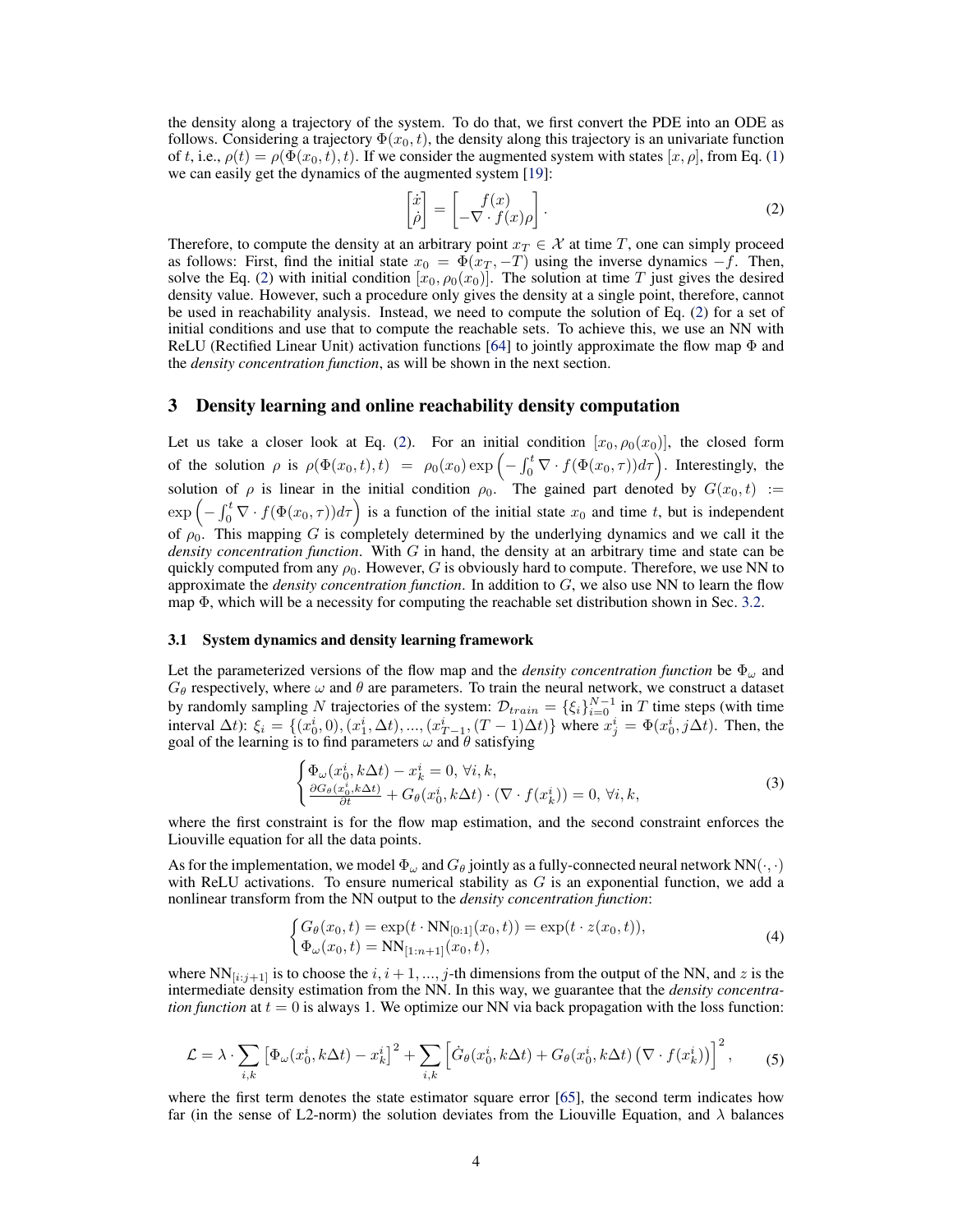<span id="page-4-0"></span>these two loss terms. We approximate the time derivative of the *density concentration function* by  $\dot{G}_{\theta}(x_0^i, k\Delta t) = \left[G_{\theta}(x_0^i, (k+1)\Delta t) - G_{\theta}(x_0^i, k\Delta t)\right] / \Delta t$ . Our method can also work for blackbox systems if we approximate  $\nabla \cdot f(\cdot)$  numerically. With some tools from statistical learning theory, we can show that with a large enough number  $N$  of samples, the learned flow map and the *density concentration function* can be arbitrarily accurate. A formal proof is shown in Appendix A.

#### 3.2 System reachable set distribution computation via NN Reachability Analaysis

In the last section, we have learned an NN that can estimate the density at a single point given the initial density. In this section, we will boost this single-point estimation to set-based estimation by analyzing the reachability of the learned NN. To compute the set of all reachable states and the corresponding density from a set of initial conditions, we use the Reachable Polyhedron Marching (RPM) method [\[21\]](#page-9-0) to further process the learned NN for G and  $\Phi$ . RPM is a polyhedron-based approach for exact reachability analysis for ReLU NNs. It partitions the input space into polyhedral cells so that in each cell the ReLU activation map does not change and the NN becomes a fixed affine mapping. With the cells and the corresponding affine mapping on each cell, the exact reachable set for a set of input can be quickly evaluated. Backward reachability analysis can also be performed by computing the intersection of the pre-image of a query output set with the input polyhedron cells.

System forward reachable set with density. Recall that the input of the NN in Sec. [3.1](#page-3-0) consists of the initial state  $x_0$  and time t. For the simplicity of comparison with other methods, we only estimate the reachable set and the density at given fixed time instances  $t$  and fix the last element of the input of the NN. Thus for each time step t, the input polyhedral cells generated from the RPM will be a set of linear inequality constraints on  $x$ , and those input cells together with the set of the affine mappings and output polyhedral cells can be represented as:  $\{(A_k, b_k, C_k, d_k, E_k, f_k)\}_{k=1}^N$ , where in each input cell  $H_k := \{v \in \mathbb{R}^d | A_k v \leq b_k\}$ , the NN becomes an affine mapping  $y = C_k v + d_k$ , and thus the image of the input cell is also a polyhedron  $M_k = \{y \in \mathbb{R}^{d+1} | E_k y \le f_k\}.$ 

Recall that the first dimension of our NN output estimates the *density concentration function* z, and the rest dimensions estimate the state x, thus the output cell can be written as  $M_k =$  $\{(z,x)|E_k[z, x]^T \leq f_k\}$ . By projecting it to the state space, we get the reachable set of the system, i.e.,  $R_k^o := \{x \in \mathcal{X} | (z, x) \in M_k\}$ . Then, in each cell  $M_k$ , we evaluate the lower and upper bounds of z, and denote them by  $z_{k,min}$  and  $z_{k,max}$ . The density bound for cell  $M_k$  is then computed as

$$
\begin{cases}\n\rho_{k,min} = \rho_0(\bar{x}_k) \cdot \exp(t \cdot z_{k,min}), \\
\rho_{k,max} = \rho_0(\bar{x}_k) \cdot \exp(t \cdot z_{k,max}),\n\end{cases}
$$
\n(6)

where  $\bar{x}_k$  is the center of  $H_k$ . Finally the system forward reachable set is a union of projected output polyhedral cells:  $\bigcup^N$  $k=1$  $R_k^o$  where each cell  $R_k^o$  is associated with a density bound  $[\rho_{k,min}, \rho_{k,max}]$ .

System reachable set probability computation. Given an initial state distribution, we want to figure out the probability distribution of the system forward reachable sets, as well as the probability for the states land into a query set (e.g., the query set could be the unsafe region).

For an arbitrary initial probability density function (whose support is bounded), we can apply RPM to partition its support into cells<sup>[4](#page-0-0)</sup> as in the last section. Finally, we obtain the reachable sets with bounded state densities  $\{(H_k, \rho_k^{min}, \rho_k^{max})\}_{k=1}^N$  and the probability bound in each cell is:

$$
\begin{cases}\nP_k^{min} = \text{Vol}(H_k)\rho_k^{min}, \\
P_k^{max} = \text{Vol}(H_k)\rho_k^{max},\n\end{cases} \tag{7}
$$

where Vol( $\cdot$ ) computes the volume for a polyhedron. By computing for all input cells  $\{H_k\}_{k=1}^N$ , we can derive the system forward reachable set and the corresponding probability bound as  $\{(H_k, P_k^{min}, P_k^{max})\}_{k=1:N}$ . The backward reachable set probability can be computed in a similar fashion, by checking the intersection between the query output region and the output cells derived by RPM, computing each intersection's probability range by its volume and density bound and finally aggregating the probability of all intersections. Detailed computation is shown in Appendix B.<sup>[5](#page-0-0)</sup>

<sup>&</sup>lt;sup>4</sup>We can always further divide those input cells to make the bound tighter/ more precise, while still guaranteeing the Neural Network on each cell can be seen as an affine transformation.

<sup>5</sup>The RPM method cannot handle systems with higher than 4 dimensional state space in our experiments. But the technique discussed in Sec. 3.2 can work with any set-based NN reachability tools with slight modifica-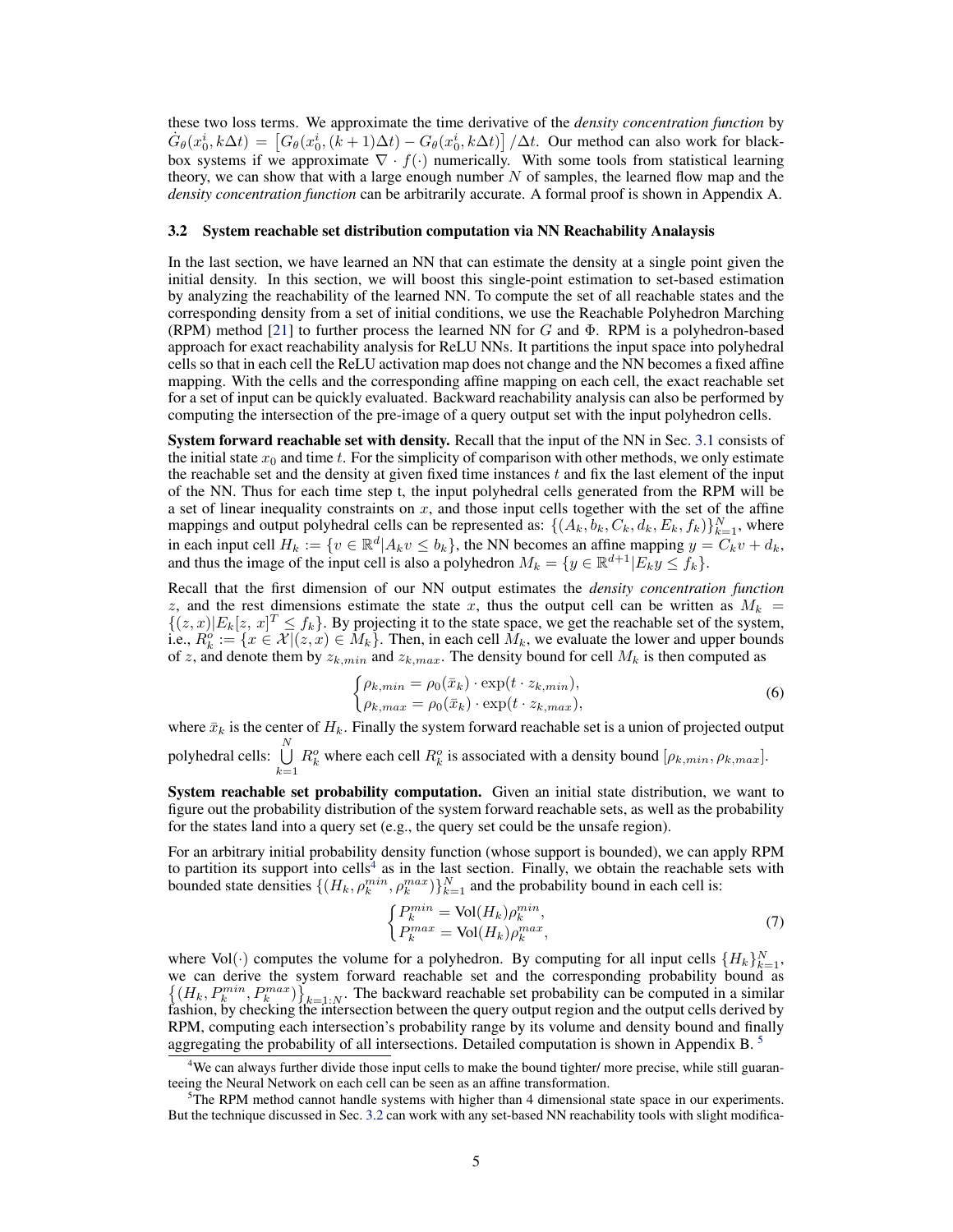



Table 1: Benchmarks from low dimension academic models to complex systems with handcrafted or NN controllers.

Figure 2: KL divergence with ODE-simulated density. Our method consistently outperforms other baselines. The histogram method cannot estimate the density for "acc", "gcas" and "toon".

## 4 Experimental evaluation in simulation

Here we show the benefits of learning *density concentration function* from Liouville PDE in state density and reachable set distribution estimation. More experiments are provided in Appendix C∼H.

### 4.1 Implementation details

Datasets: We investigate 10 benchmark dynamical systems as reported in Table 1. These benchmark systems range from low dimension academic models (2∼3 dimensions) to complex and even black-box systems (13∼16 dimensions) controlled by handcrafted or NN controllers. All controllers (except for the ground robot navigation example) are from the original references. More details (the model description and initial distributions) will be provided in Appendix C.

Training: For each system, we generate 10k trajectories through simulation with varied trajectory lengths from 10 to 100 time-steps, depending on different configurations of the simulation environment. We use 80% of the samples to train the NN as described in Sec. [3.1](#page-3-0) and use the rest for validation. For the trajectory data, we collect the system states and compute for the system divergence term. For black-box systems, we use the gradient perturbation method to approximate the derivatives. We use feed-forward NN which has 3 hidden layers with 64 hidden units in each layer. We use PyTorch [\[71\]](#page-11-0) to train the NN and the training takes 1∼2 hours on an RTX2080 Ti GPU.

#### 4.2 Density estimation verification

We first test the density estimation accuracy of our learned NN. We compare our approach with other baselines including kernel density estimation (KDE), Sigmoidal Gaussian Process Density (SGPD) [\[72\]](#page-11-0) and the histogram approach. For each simulation scenario, we first solve Eq. [\(2\)](#page-3-0) to generate 20k ∼ 100k trajectories of (state, density) pairs, and treat this density value as the ground truth. For the KDE method, we choose an Epanechnikov kernel. We then measure the KL divergence between the density estimate of each method and the ground truth. As shown in Fig. 2, our approach has consistently outperformed KDE, SGPD and histogram approaches, with the largest reduction of 99.69% in KL divergence when compared with the histogram approach for the Kraichnan-Orszag system, while our method doesn't use any ODE generated density values during training. Also in high-dimension systems (dimension  $>$  7), the histogram approach fails to predict the density due to the curse of the dimensionality, whereas our approach can always predict the density, with a 30.13% to 99.87% decrease in KL divergence comparing to KDE. More plots will be given in Appendix D.

#### 4.3 Reachable set distribution analysis

Forward reachable set distribution analysis. Being confident that our approach is able to provide an accurate state density estimation, we extend our NN to do distribution analysis, which is a valuable technique in safety-related applications like autonomous driving. Here we use an existing reachability tool RPM [\[21\]](#page-9-0) to compute the forward reachable sets with probability bounds. Details about how to derive the density and probability bound for the reachable sets are presented in Sec. [3.2](#page-4-0) and in Appendix B. Also, RPM was only able to parse the NN for Van der Pol, Double integrator, ground robot navigation, and the FACTEST car model. It fails in handling other high-dimension complex systems due to numerical issues when partitioning for the input set. Thus, we only report the results on those 4 models in this section. The main purpose is to show that for some systems the

tion based on the set presentation of the tool. Developing a better NN reachability tool that can scale to higher dimensional systems is another topic and is out of the scope of our paper.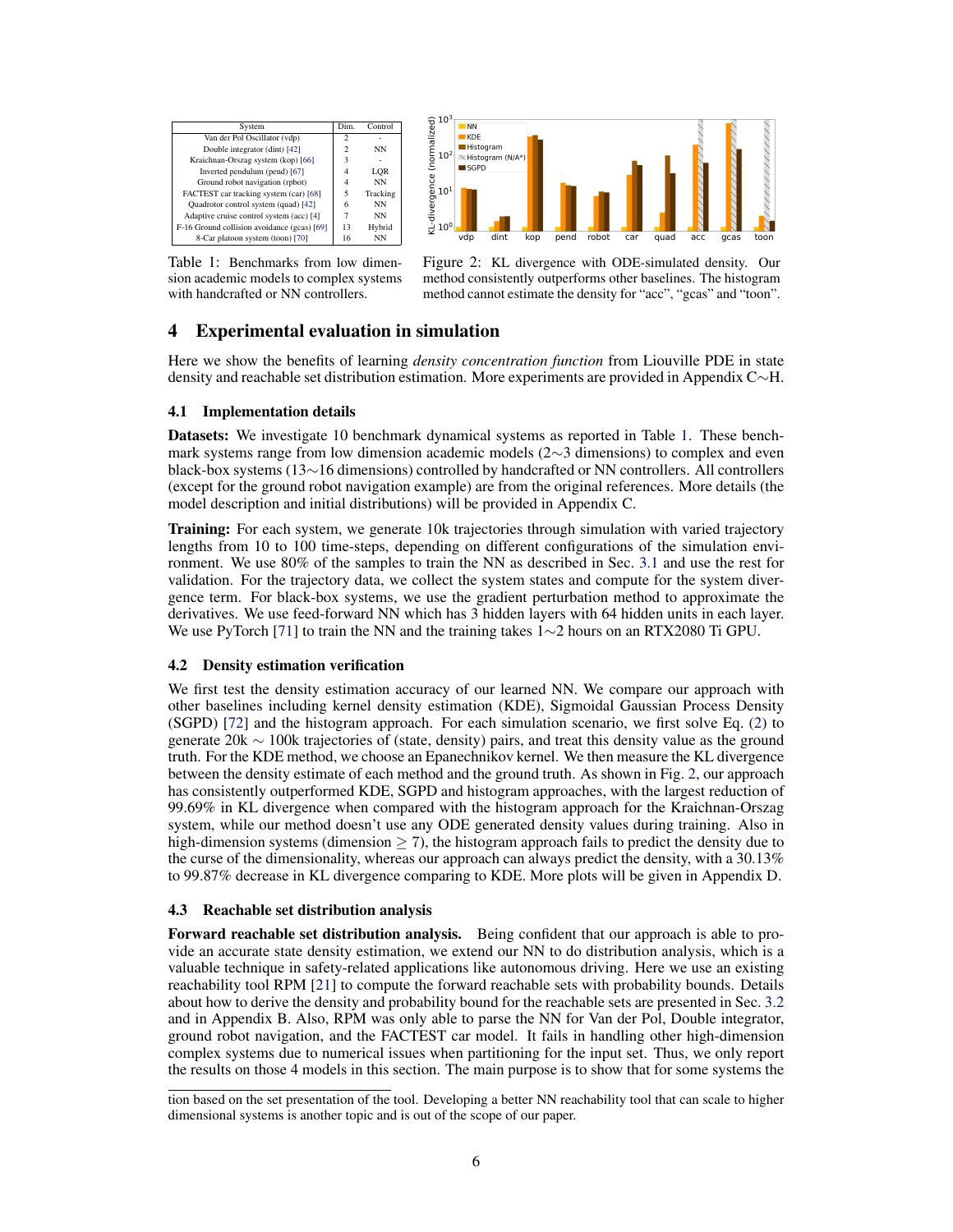<span id="page-6-0"></span>

(a) The system forward reach set computed by the ConvexHull method(blue) [\[9\]](#page-8-0), DryVR(red) [\[68\]](#page-11-0) and GSC(green) [\[73\]](#page-12-0). We further show the relative volume of each kind of reachable set, comparing to the volume of the convex hull of the sampled points (gray). As time evolves, the conventional reachability methods often result in a larger over-approximation of the reachable sets with an increasing estimation error.



(b) The system forward reach set derived by RPM. The reachable sets are represented in polyhedral cells. The color ranged from dark purple to light yellow indicates the density inside the polyhedral cells. The edges colored in green indicate the boundaries of the RPM polyhedral cells with density below a threshold.

Figure 3: The Van der Pol oscillator forward reachable set comparison between (a) the worst-case reachability methods [\[68,](#page-11-0) [73\]](#page-12-0) and (b) our probabilistic approach. Our approach clearly identifies reachable sets in high and low densities, and shows that as time evolves, the states will concentrate on a limit cycle, which is as expected.



Figure 4: The (relative) volume of reachable set with different probability level using our method, and comparison to other methods. The top part of each figure is in logarithm scale.

density tends to concentrate on certain states, where a small portion of the reachable sets contains the majority of states that are more likely to be reached. Therefore, our method can better quantify risks than worst-case reachability, by providing a flexible threshold for the probability of reachability.

We start with the Van der Pol oscillator. The initial states are uniformly sampled from a square region:  $[-2.5, 2.5] \times [-2.5, 2.5]$ . As illustrated in Fig. [1,](#page-0-0) the system states will gradually converge to a limit cycle. Using worst-case reachability analysis for this system will result in a very conservative over-approximation, and this over-approximation will propagate over time and lead to increasing conservativeness of the reachable set estimation. As shown in Fig. 3(a), for the worst-case methods like DryVR(red) [\[68,](#page-11-0) [74\]](#page-12-0) and GSG(Green) [\[73\]](#page-12-0), the volume of their estimated reachable set relative to the volume of the convex hull of the system states keeps increasing over time, from 1.9670X to 5.3027X for the DryVR [\[68\]](#page-11-0) approach, and from 1.7636X to 2.8086X for GSG [\[73\]](#page-12-0). However, our method can give the probability bound for every reachable set in the state space as shown in the heatmap in Fig. 3(b), clearly identifying the region around the limit cycle in high density (bright color), and the rest space in low density (dark color).

We can also compute the relative volume of the reachable sets (comparing to the convex hull) preserving different levels of reachable probability, whose evolution over time reflects the system's tendency for concentration. As shown in Fig. 4, we use the above 4 systems and study the volume of the reachable set with probability threshold 0.50, 0.70, 0.80, 0.90, and 0.99. As expected, the relative volume will increase as the probability threshold increases. In all cases, there exist some time instances where a small volume of the reachable set actually preserves high probability, which shows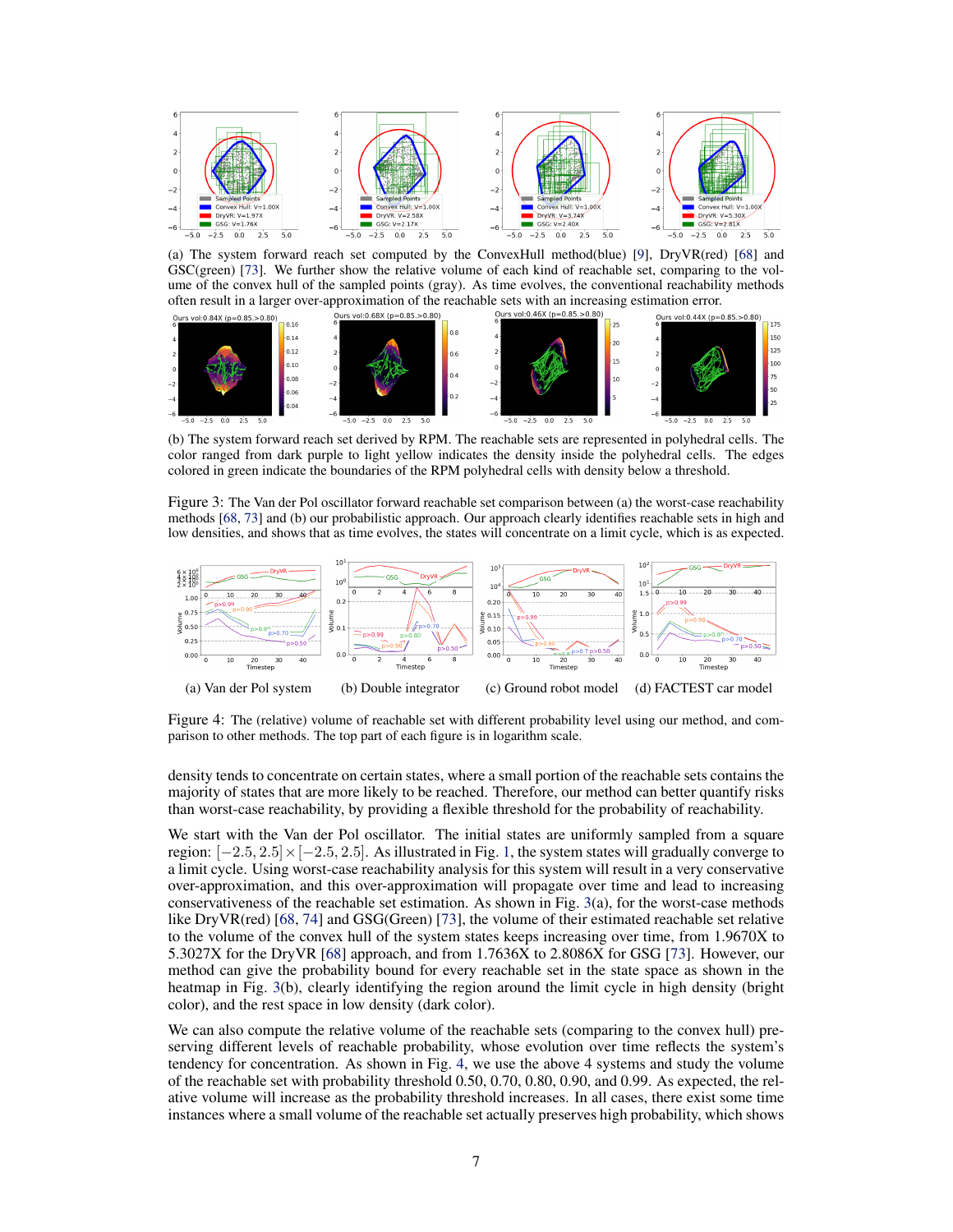the state concentration exists in many existing systems. While as shown in Fig. [4,](#page-6-0) the worst-case reachability tools can only generate one curve which presents the (relative) volume of the reachable set that covers all possible states. Not surprisingly, the worst-case reachability tools give very conservative results. We believe using our proposed method to do reachable set distribution analysis will benefit future study for systems with uncertainty, and for systems where the failure case is inevitable but happens with a low probability. More comparisons with state-of-the-art reachability methods (Verisig [\[39\]](#page-10-0), Sherlock [\[75\]](#page-12-0) and ReachNN [\[40\]](#page-10-0)) are shown in Appendix H.

Online safety verification under different initial state distributions. Since our approach learns the *density concentration function* instead of absolute density value, it has the flexibility to estimate online reach sets distribution with any possible (bounded support) initial distributions. Consider the safety verification for the ground robot navigation problem (shown in Fig.  $5(a)$ : The probability of colliding with a obstacle in the center of the map is determined by the initial state distribution  $6$ , which is parametrized as a truncated Gaussian distribution  $N(\mu, \sigma^2 I)$  where  $\mu$  and  $\sigma$  measure the



Figure 5: (a) A robot tries to reach the goal while avoiding the obstacle. (b) Probabilistic safety verification under different initial distributions. As the robot has less uncertainty in its initial position and velocity, it will have lower probability to collide.

expectation and uncertainty of the initial robot state. Our method can estimate the upper and lower bounds for the probability of colliding with the obstacle, and this safety evaluation process can run in faster than 50Hz with parallel computation and heuristic searching used (see details in Appendix E). As shown in Fig. 5(b), when the initial state uncertainty  $\sigma$  decreases from 1.0 to 0.02, the upper and lower bounds for the probability of collision decrease to close to zero (from 0.04236 to  $3.5344 \times 10^{-06}$ , where other worst-case reachability analysis methods can only report a collision is inevitable, without quantifying the corresponding risks. This also shows the advantage of our approach in adapting to different density conditions in computation without retraining or fine-tuning.

Limitations and trade-offs of performing reachable set distribution analysis. Experimental results show that our method can compute much less conservative probabilistic reachable sets than most worst-case reachability methods. This less conservative result benefits from RPM which can provide exact NN reachability analysis by sacrificing scalability. Therefore RPM also constrains us from performing online reachability analysis for high-dimensional systems or systems with large initial sets. Technically, we are solving a harder problem than worst-case reachability approximation, as we need not only the reachable set, but also the density over those reachable states. Like worstcase analysis, this is the reason why it can only scale to lower-dimensional systems and smaller initial sets when we want to perform accurate reachable computation. We believe that our approach can better quantify risks under different conditions, especially when unsafe is inevitable (similar to Fig. 5(a)). Our method can also give worst-case reachability by taking all output reachable cells produced by RPM regardless of their density. This worst-case reachability using RPM is less conservative than other NN reachability tools, at the cost of not scaling to high-dimensional systems.

### 5 Conclusion and discussion

In this paper, we propose a Neural Network (NN)-based probabilistic safety verification framework that can estimate state density, compute reachable sets and corresponding probability. Our Liouville-based NN can accurately estimate the state density even for high-dimension systems. Our probabilistic reachable set framework can handle nonlinear (and potentially black-box) systems with varying initial state distributions and can be used for fast online safety verification. We recognize that the task of computing probabilistic reachable sets is very useful, and our method is more helpful than worst-case reachability particularly when the system states are more likely to concentrate. One limitation of our approach is that the NN reachability tool we used (RPM) cannot handle highdimension systems or cases where the initial set is very large, due to the numerical issues when partitioning for polyhedral cells. This limitation is due to the scalability and accuracy trade-off of NN reachability, which is an independent problem from our paper. We plan to explore other NN reachability methods and more complicated hybrid systems in real-world applications.

 $6$ How to compute the probability of a reachable set is discussed in Sec[.3.2](#page-4-0)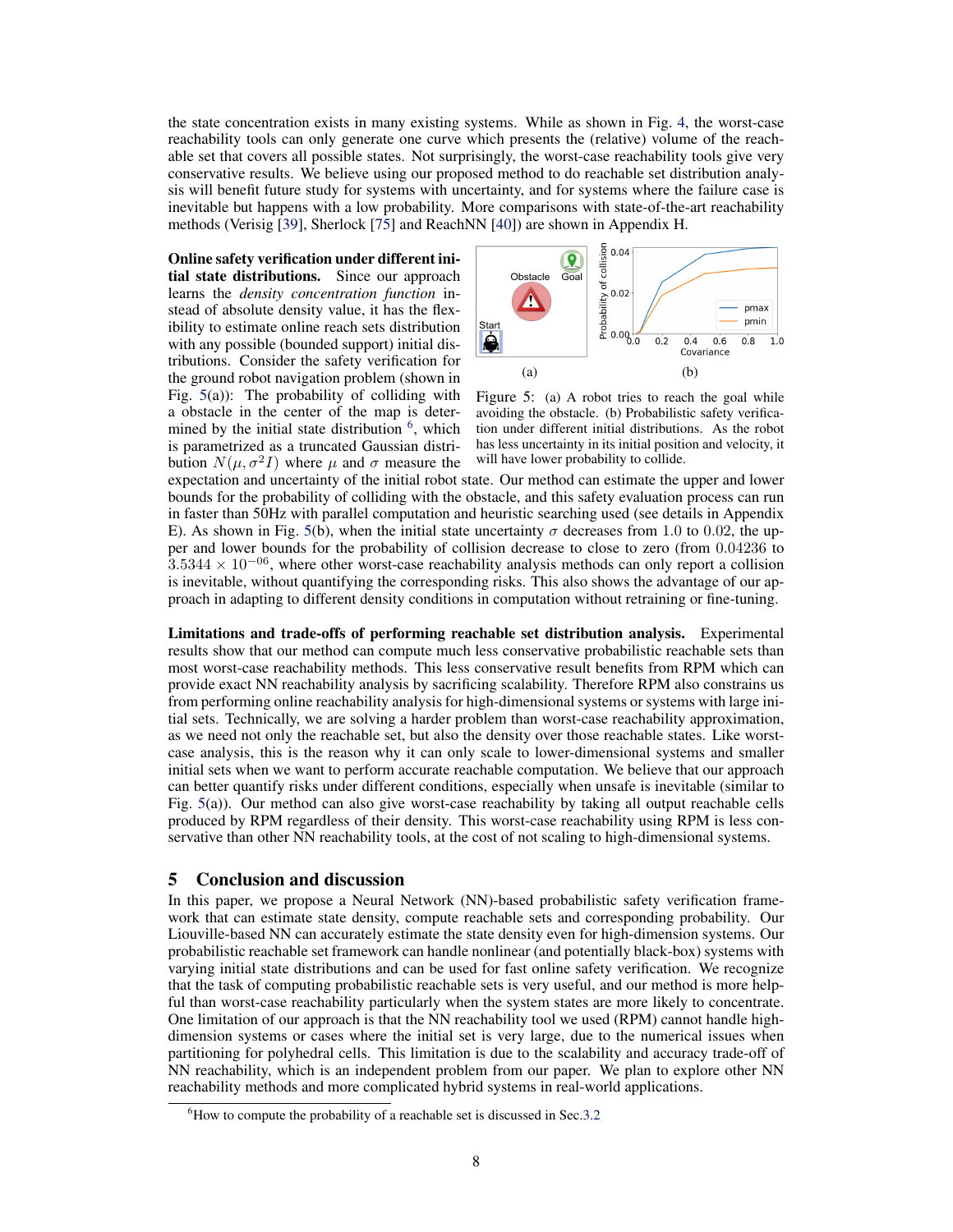#### <span id="page-8-0"></span>Acknowledgments

The NASA University Leadership initiative (grant #80NSSC20M0163) and Ford Motor Company provided funds to assist the authors with their research, but this article solely reflects the opinions and conclusions of its authors and not any NASA or Ford entity.

### References

- [1] M. Chen and C. J. Tomlin. Hamilton–jacobi reachability: Some recent theoretical advances and applications in unmanned airspace management. *Annual Review of Control, Robotics, and Autonomous Systems*, 1:333–358, 2018.
- [2] A. Devonport and M. Arcak. Data-driven reachable set computation using adaptive gaussian process classification and monte carlo methods. In *2020 American Control Conference (ACC)*, pages 2629–2634. IEEE, 2020.
- [3] X. Chen, E. Abrahám, and S. Sankaranarayanan. Flow\*: An analyzer for non-linear hybrid systems. In *International Conference on Computer Aided Verification*, pages 258–263. Springer, 2013.
- [4] H.-D. Tran, X. Yang, D. M. Lopez, P. Musau, L. V. Nguyen, W. Xiang, S. Bak, and T. T. Johnson. Nnv: The neural network verification tool for deep neural networks and learningenabled cyber-physical systems. In *International Conference on Computer Aided Verification*, pages 3–17. Springer, 2020.
- [5] S. Bansal and C. Tomlin. Deepreach: A deep learning approach to high-dimensional reachability. *arXiv preprint arXiv:2011.02082*, 2020.
- [6] C. Liu, T. Arnon, C. Lazarus, C. Strong, C. Barrett, and M. J. Kochenderfer. Algorithms for verifying deep neural networks. *arXiv preprint arXiv:1903.06758*, 2019.
- [7] A. Devonport and M. Arcak. Estimating reachable sets with scenario optimization. In *Learning for Dynamics and Control*, pages 75–84. PMLR, 2020.
- [8] L. Liebenwein, C. Baykal, I. Gilitschenski, S. Karaman, and D. Rus. Sampling-based approximation algorithms for reachability analysis with provable guarantees. *RSS*, 2018.
- [9] T. Lew and M. Pavone. Sampling-based reachability analysis: A random set theory approach with adversarial sampling. *arXiv preprint arXiv:2008.10180*, 2020.
- [10] A. B. Kurzhanski and P. Varaiya. Ellipsoidal techniques for reachability analysis. In *International Workshop on Hybrid Systems: Computation and Control*, pages 202–214. Springer, 2000.
- [11] A. Girard. Reachability of uncertain linear systems using zonotopes. In *International Workshop on Hybrid Systems: Computation and Control*, pages 291–305. Springer, 2005.
- [12] P. S. Duggirala and M. Viswanathan. Parsimonious, simulation based verification of linear systems. In *International Conference on Computer Aided Verification*, pages 477–494. Springer, 2016.
- [13] P.-J. Meyer, A. Devonport, and M. Arcak. Tira: Toolbox for interval reachability analysis. In *Proceedings of the 22nd ACM International Conference on Hybrid Systems: Computation and Control*, pages 224–229, 2019.
- [14] S. Bak. Reducing the wrapping effect in flowpipe construction using pseudo-invariants. In *Proceedings of the 4th ACM SIGBED International Workshop on Design, Modeling, and Evaluation of Cyber-Physical Systems*, pages 40–43, 2014.
- [15] M. Althoff, O. Stursberg, and M. Buss. Reachability analysis of nonlinear systems with uncertain parameters using conservative linearization. In *2008 47th IEEE Conference on Decision and Control*, pages 4042–4048. IEEE, 2008.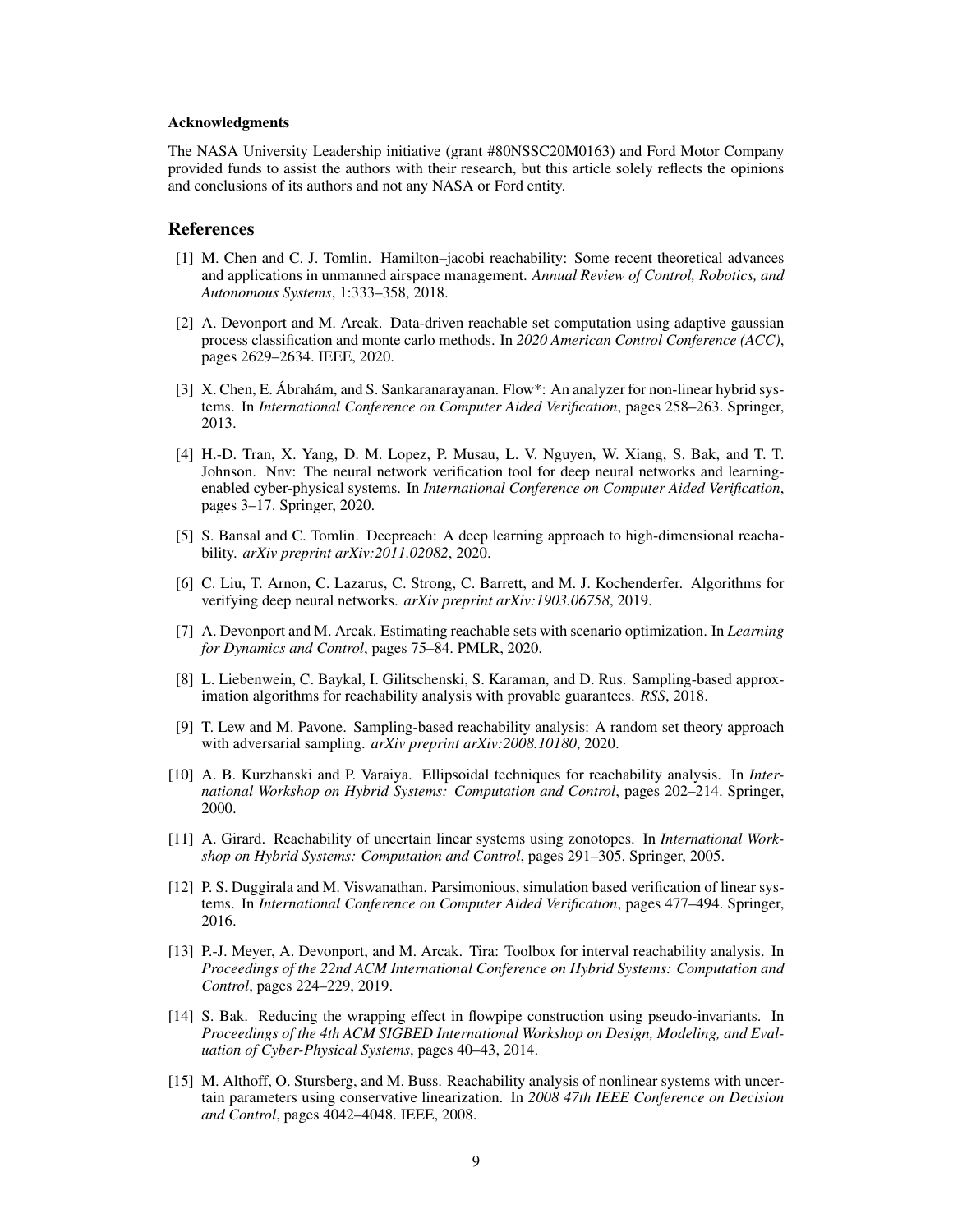- <span id="page-9-0"></span>[16] J. Cyranka, M. A. Islam, G. Byrne, P. Jones, S. A. Smolka, and R. Grosu. Lagrangian reachabililty. In *International Conference on Computer Aided Verification*, pages 379–400. Springer, 2017.
- [17] M. Ehrendorfer. The liouville equation and prediction of forecast skill. In *Predictability and Nonlinear Modelling in Natural Sciences and Economics*, pages 29–44. Springer, 1994.
- [18] T. Nakamura-Zimmerer, D. Venturi, Q. Gong, and W. Kang. Density propagation with characteristics-based deep learning. *arXiv preprint arXiv:1911.09311*, 2019.
- [19] Y. Chen, M. Ahmadi, and A. D. Ames. Optimal safe controller synthesis: A density function approach. In *2020 American Control Conference (ACC)*, pages 5407–5412. IEEE, 2020.
- [20] M. Raissi, P. Perdikaris, and G. E. Karniadakis. Physics-informed neural networks: A deep learning framework for solving forward and inverse problems involving nonlinear partial differential equations. *Journal of Computational Physics*, 378:686–707, 2019.
- [21] J. A. Vincent and M. Schwager. Reachable polyhedral marching (rpm): A safety verification algorithm for robotic systems with deep neural network components. *arXiv preprint arXiv:2011.11609*, 2020.
- [22] International competition on verifying continuous and hybrid systems. [https://cps-vo.](https://cps-vo.org/group/ARCH/FriendlyCompetition) [org/group/ARCH/FriendlyCompetition](https://cps-vo.org/group/ARCH/FriendlyCompetition). Accessed: 2021-06-18.
- [23] G. Agha and K. Palmskog. A survey of statistical model checking. *ACM Transactions on Modeling and Computer Simulation (TOMACS)*, 28(1):1–39, 2018.
- [24] I. M. Mitchell, A. M. Bayen, and C. J. Tomlin. A time-dependent hamilton-jacobi formulation of reachable sets for continuous dynamic games. *IEEE Transactions on automatic control*, 50 (7):947–957, 2005.
- [25] B. Xue, M. Zhang, A. Easwaran, and Q. Li. PAC model checking of black-box continuoustime dynamical systems. *IEEE Transactions on Computer-Aided Design of Integrated Circuits and Systems*, 39(11):3944–3955, 2020.
- [26] A. Berndt, A. Alanwar, K. H. Johansson, and H. Sandberg. Data-driven set-based estimation using matrix zonotopes with set containment guarantees. *arXiv preprint arXiv:2101.10784*, 2021.
- [27] R. E. Allen, A. A. Clark, J. A. Starek, and M. Pavone. A machine learning approach for realtime reachability analysis. In *2014 IEEE/RSJ international conference on intelligent robots and systems*, pages 2202–2208. IEEE, 2014.
- [28] M. Rasmussen, J. Rieger, and K. N. Webster. Approximation of reachable sets using optimal control and support vector machines. *Journal of Computational and Applied Mathematics*, 311:68–83, 2017.
- [29] A. J. Thorpe, K. R. Ortiz, and M. M. Oishi. Data-driven stochastic reachability using hilbert space embeddings. *arXiv preprint arXiv:2010.08036*, 2020.
- [30] A. Chakrabarty, C. Danielson, S. Di Cairano, and A. Raghunathan. Active learning for estimating reachable sets for systems with unknown dynamics. *IEEE Transactions on Cybernetics*, 2020.
- [31] D. Fridovich-Keil, A. Bajcsy, J. F. Fisac, S. L. Herbert, S. Wang, A. D. Dragan, and C. J. Tomlin. Confidence-aware motion prediction for real-time collision avoidance1. *The International Journal of Robotics Research*, 39(2-3):250–265, 2020.
- [32] A. Majumdar, R. Vasudevan, M. M. Tobenkin, and R. Tedrake. Convex optimization of nonlinear feedback controllers via occupation measures. *The International Journal of Robotics Research*, 33(9):1209–1230, 2014.
- [33] A. Abate. *Probabilistic reachability for stochastic hybrid systems: theory, computations, and applications*. University of California, Berkeley, 2007.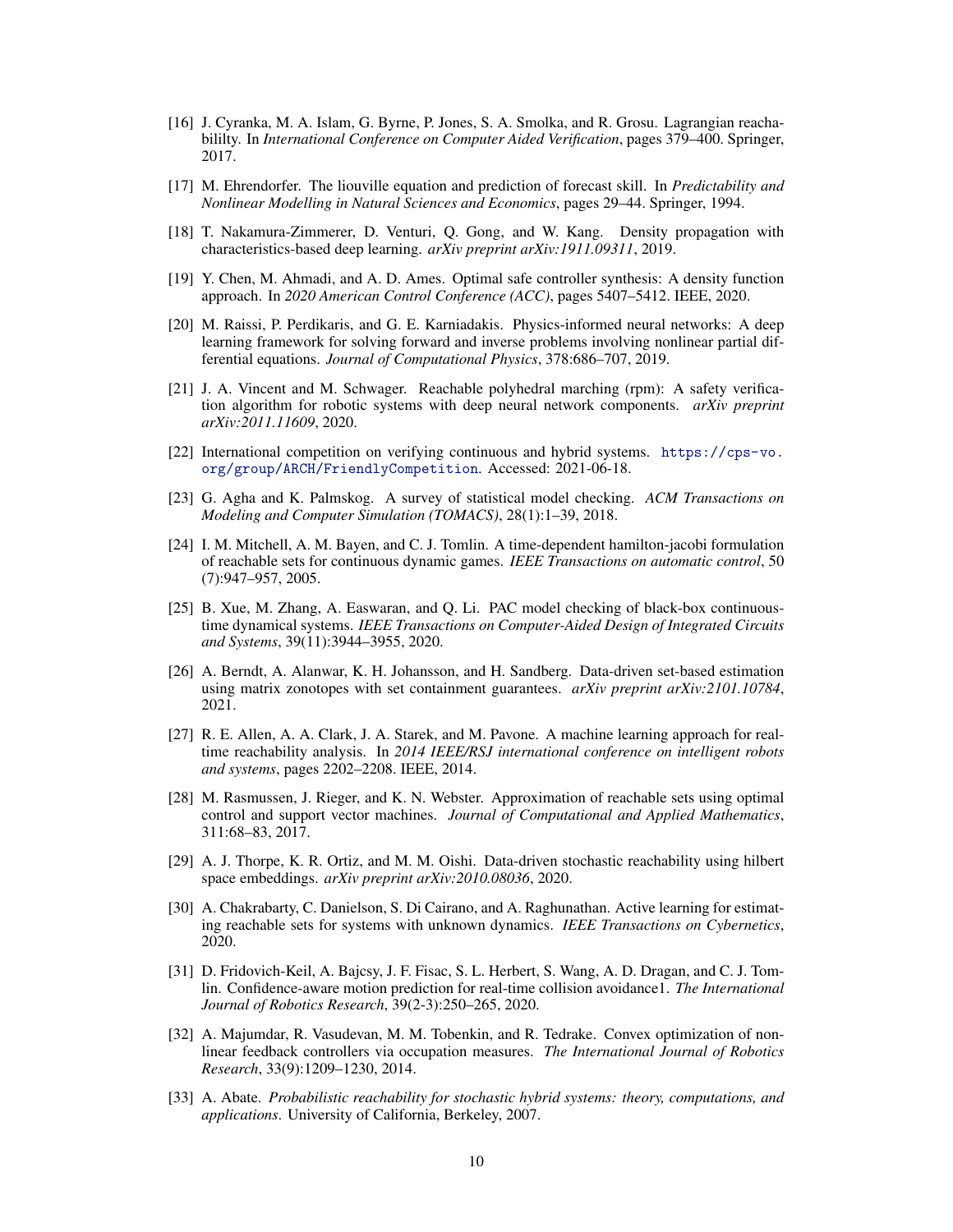- <span id="page-10-0"></span>[34] A. R. R. Matavalam, U. Vaidya, and V. Ajjarapu. Data-driven approach for uncertainty propagation and reachability analysis in dynamical systems. In *2020 American Control Conference (ACC)*, pages 3393–3398. IEEE, 2020.
- [35] G. Katz, C. Barrett, D. L. Dill, K. Julian, and M. J. Kochenderfer. Reluplex: An efficient smt solver for verifying deep neural networks. In *International Conference on Computer Aided Verification*, pages 97–117. Springer, 2017.
- [36] G. Katz, D. A. Huang, D. Ibeling, K. Julian, C. Lazarus, R. Lim, P. Shah, S. Thakoor, H. Wu, A. Zeljic, et al. The marabou framework for verification and analysis of deep neural networks. ´ In *International Conference on Computer Aided Verification*, pages 443–452. Springer, 2019.
- [37] W. Xiang, H.-D. Tran, and T. T. Johnson. Output reachable set estimation and verification for multilayer neural networks. *IEEE transactions on neural networks and learning systems*, 29 (11):5777–5783, 2018.
- [38] X. Yang, H.-D. Tran, W. Xiang, and T. Johnson. Reachability analysis for feed-forward neural networks using face lattices. *arXiv preprint arXiv:2003.01226*, 2020.
- [39] R. Ivanov, J. Weimer, R. Alur, G. J. Pappas, and I. Lee. Verisig: verifying safety properties of hybrid systems with neural network controllers. In *Proceedings of the 22nd ACM International Conference on Hybrid Systems: Computation and Control*, pages 169–178, 2019.
- [40] J. Fan, C. Huang, X. Chen, W. Li, and Q. Zhu. Reachnn\*: A tool for reachability analysis of neural-network controlled systems. In *International Symposium on Automated Technology for Verification and Analysis*, pages 537–542. Springer, 2020.
- [41] H. Hu, M. Fazlyab, M. Morari, and G. J. Pappas. Reach-sdp: Reachability analysis of closedloop systems with neural network controllers via semidefinite programming. In *2020 59th IEEE Conference on Decision and Control (CDC)*, pages 5929–5934. IEEE, 2020.
- [42] M. Everett, G. Habibi, and J. P. How. Efficient reachability analysis of closed-loop systems with neural network controllers. *arXiv preprint arXiv:2101.01815*, 2021.
- [43] D. A. Spencer and R. D. Braun. Mars pathfinder atmospheric entry-trajectory design and dispersion analysis. *Journal of Spacecraft and Rockets*, 33(5):670–676, 1996.
- [44] H. Niederreiter. *Random number generation and quasi-Monte Carlo methods*. SIAM, 1992.
- [45] C. Pantano and B. Shotorban. Least-squares dynamic approximation method for evolution of uncertainty in initial conditions of dynamical systems. *Physical Review E*, 76(6):066705, 2007.
- [46] H. Lee and I. S. Kang. Neural algorithm for solving differential equations. *Journal of Computational Physics*, 91(1):110–131, 1990.
- [47] I. E. Lagaris, A. Likas, and D. I. Fotiadis. Artificial neural networks for solving ordinary and partial differential equations. *IEEE transactions on neural networks*, 9(5):987–1000, 1998.
- [48] T. Uchiyama and N. Sonehara. Solving inverse problems in nonlinear pdes by recurrent neural networks. In *IEEE International Conference on Neural Networks*, pages 99–102. IEEE, 1993.
- [49] J. Sirignano and K. Spiliopoulos. Dgm: A deep learning algorithm for solving partial differential equations. *Journal of computational physics*, 375:1339–1364, 2018.
- [50] J. Berg and K. Nyström. A unified deep artificial neural network approach to partial differential equations in complex geometries. *Neurocomputing*, 317:28–41, 2018.
- [51] E. Weinan and B. Yu. The deep ritz method: a deep learning-based numerical algorithm for solving variational problems. *Communications in Mathematics and Statistics*, 6(1):1–12, 2018.
- [52] J. He, L. Li, J. Xu, and C. Zheng. Relu deep neural networks and linear finite elements. *arXiv preprint arXiv:1807.03973*, 2018.
- [53] J. Han, A. Jentzen, et al. Algorithms for solving high dimensional pdes: From nonlinear monte carlo to machine learning. *arXiv preprint arXiv:2008.13333*, 2020.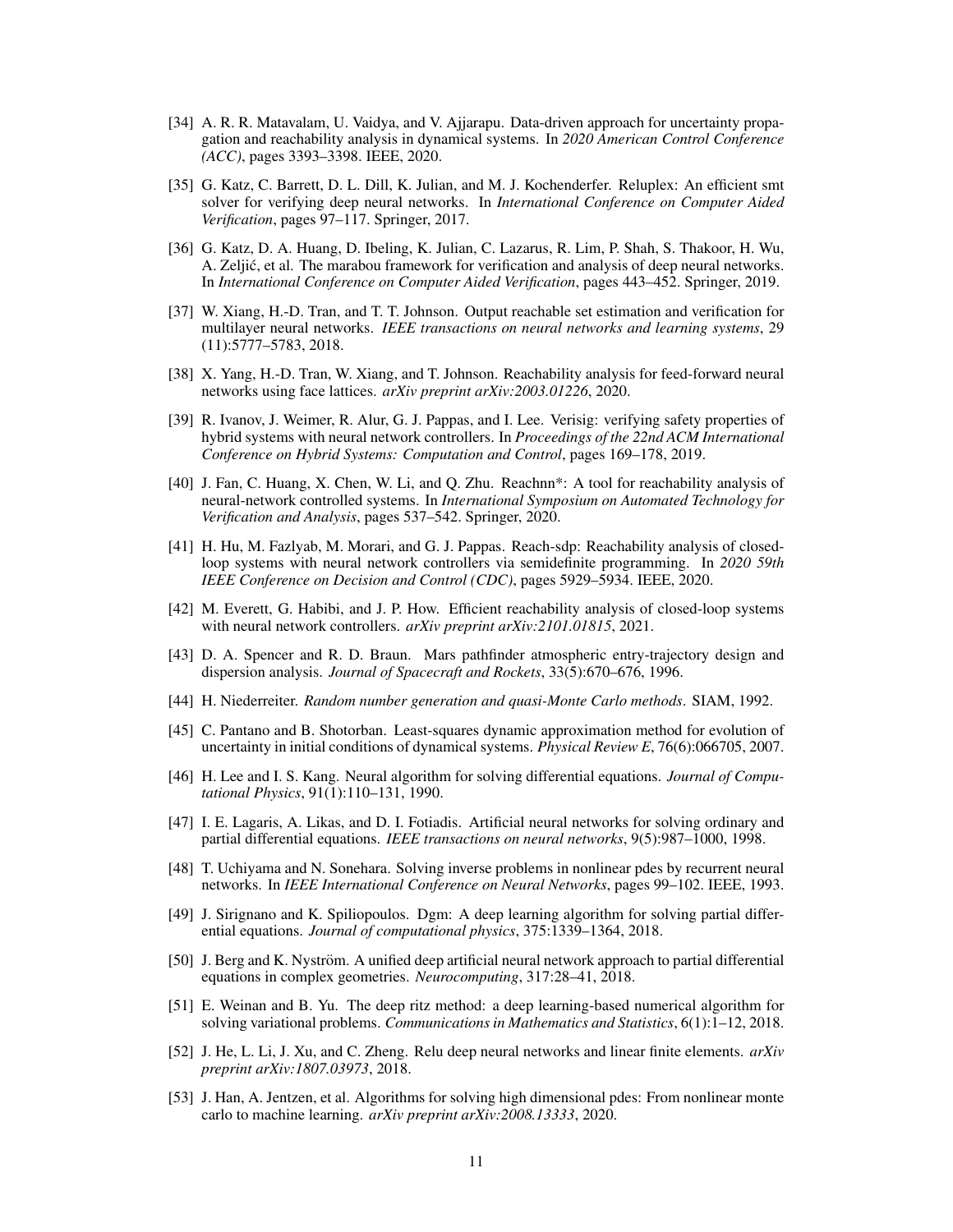- <span id="page-11-0"></span>[54] Y. Khoo, J. Lu, and L. Ying. Solving parametric pde problems with artificial neural networks. *European Journal of Applied Mathematics*, 32(3):421–435, 2021.
- [55] G. Kutyniok, P. Petersen, M. Raslan, and R. Schneider. A theoretical analysis of deep neural networks and parametric pdes. *Constructive Approximation*, pages 1–53, 2021.
- [56] D. Zhang, L. Lu, L. Guo, and G. E. Karniadakis. Quantifying total uncertainty in physicsinformed neural networks for solving forward and inverse stochastic problems. *Journal of Computational Physics*, 397:108850, 2019.
- [57] L. Yang, D. Zhang, and G. E. Karniadakis. Physics-informed generative adversarial networks for stochastic differential equations. *arXiv preprint arXiv:1811.02033*, 2018.
- [58] Z. Li, N. Kovachki, K. Azizzadenesheli, B. Liu, K. Bhattacharya, A. Stuart, and A. Anandkumar. Fourier neural operator for parametric partial differential equations. *arXiv preprint arXiv:2010.08895*, 2020.
- [59] Z. Long, Y. Lu, X. Ma, and B. Dong. Pde-net: Learning pdes from data. In *International Conference on Machine Learning*, pages 3208–3216. PMLR, 2018.
- [60] L. Lu, P. Jin, and G. E. Karniadakis. Deeponet: Learning nonlinear operators for identifying differential equations based on the universal approximation theorem of operators. *arXiv preprint arXiv:1910.03193*, 2019.
- [61] A. Koryagin, R. Khudorozkov, and S. Tsimfer. Pydens: A python framework for solving differential equations with neural networks. *arXiv preprint arXiv:1909.11544*, 2019.
- [62] L. Lu, X. Meng, Z. Mao, and G. E. Karniadakis. Deepxde: A deep learning library for solving differential equations. *SIAM Review*, 63(1):208–228, 2021.
- [63] F. Chen, D. Sondak, P. Protopapas, M. Mattheakis, S. Liu, D. Agarwal, and M. Di Giovanni. Neurodiffeq: A python package for solving differential equations with neural networks. *Journal of Open Source Software*, 5(46):1931, 2020.
- [64] V. Nair and G. E. Hinton. Rectified linear units improve restricted boltzmann machines. In *Icml*, 2010.
- [65] T. Chai and R. R. Draxler. Root mean square error (rmse) or mean absolute error (mae)?– arguments against avoiding rmse in the literature. *Geoscientific model development*, 7(3): 1247–1250, 2014.
- [66] S. A. Orszag and L. Bissonnette. Dynamical properties of truncated wiener-hermite expansions. *The Physics of Fluids*, 10(12):2603–2613, 1967.
- [67] Y.-C. Chang, N. Roohi, and S. Gao. Neural lyapunov control. *arXiv preprint arXiv:2005.00611*, 2020.
- [68] C. Fan, K. Miller, and S. Mitra. Fast and guaranteed safe controller synthesis for nonlinear vehicle models. In *International Conference on Computer Aided Verification*, pages 629–652. Springer, 2020.
- [69] P. Heidlauf, A. Collins, M. Bolender, and S. Bak. Verification challenges in f-16 ground collision avoidance and other automated maneuvers. In *ARCH@ ADHS*, pages 208–217, 2018.
- [70] H. Zhu, Z. Xiong, S. Magill, and S. Jagannathan. An inductive synthesis framework for verifiable reinforcement learning. In *Proceedings of the 40th ACM SIGPLAN Conference on Programming Language Design and Implementation*, pages 686–701, 2019.
- [71] A. Paszke, S. Gross, F. Massa, A. Lerer, J. Bradbury, G. Chanan, T. Killeen, Z. Lin, N. Gimelshein, L. Antiga, et al. Pytorch: An imperative style, high-performance deep learning library. *arXiv preprint arXiv:1912.01703*, 2019.
- [72] C. Donner and M. Opper. Efficient bayesian inference of sigmoidal gaussian cox processes. *10.14279/depositonce-8398*, 2018.